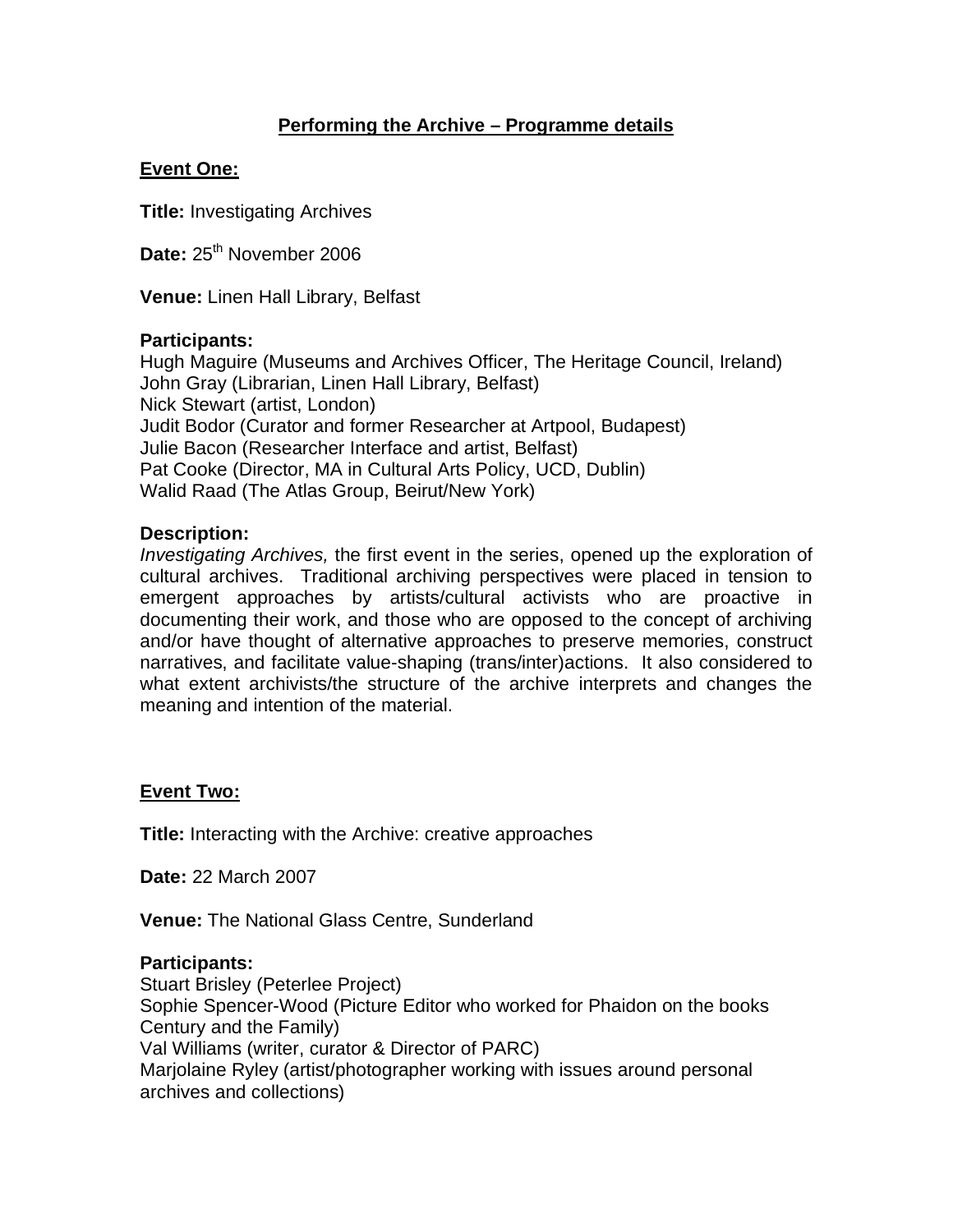Stuart Howard (historian working with the NEMARC mining archive)

## **Description:**

This event investigated interaction with archives across a range of disciplines (including art, photography, history and curating). It explored how personal and private collections become archives through their placement within wider social, political and historical contexts, and it considered a range of creative approaches to working with archival materials. The day focused on the interaction of research-based practices and the Archive, considering different types of archive and modes of creative engagement with them, and attempted to uncover the processes of formulating an archive, examining questions around what is an archive and how archives come about.

## **Event Three:**

**Title:** Per-Forming The Archive

**Date:** 28 March 2007

**Venue:** The Culture Lab, Newcastle

### **Participants:**

Stephen Foster (Director, John Hansard Gallery, University of Southampton) Anne Bean (Installation and performance artist) Victoria Worsley (Archivist, Henry Moore Institute Archive) Stephen Partridge (Media artist, producer and curator) Sue Breakell (Head of the Archive section within Tate's Library and Archive)

## **Description:**

*Per-Forming the Archive* centered on current innovative strategies of curating/activating cultural archives, and considered ways of enhancing the current and future potential for creative engagement with archival resources. The event looked at individual strategies, organisational strategies and new technological strategies for databasing and preserving archival material including the conservation of digital and analogue media.

## **Event Four:**

**Title:** Facilitating The Archive

**Date:** 27 April 2007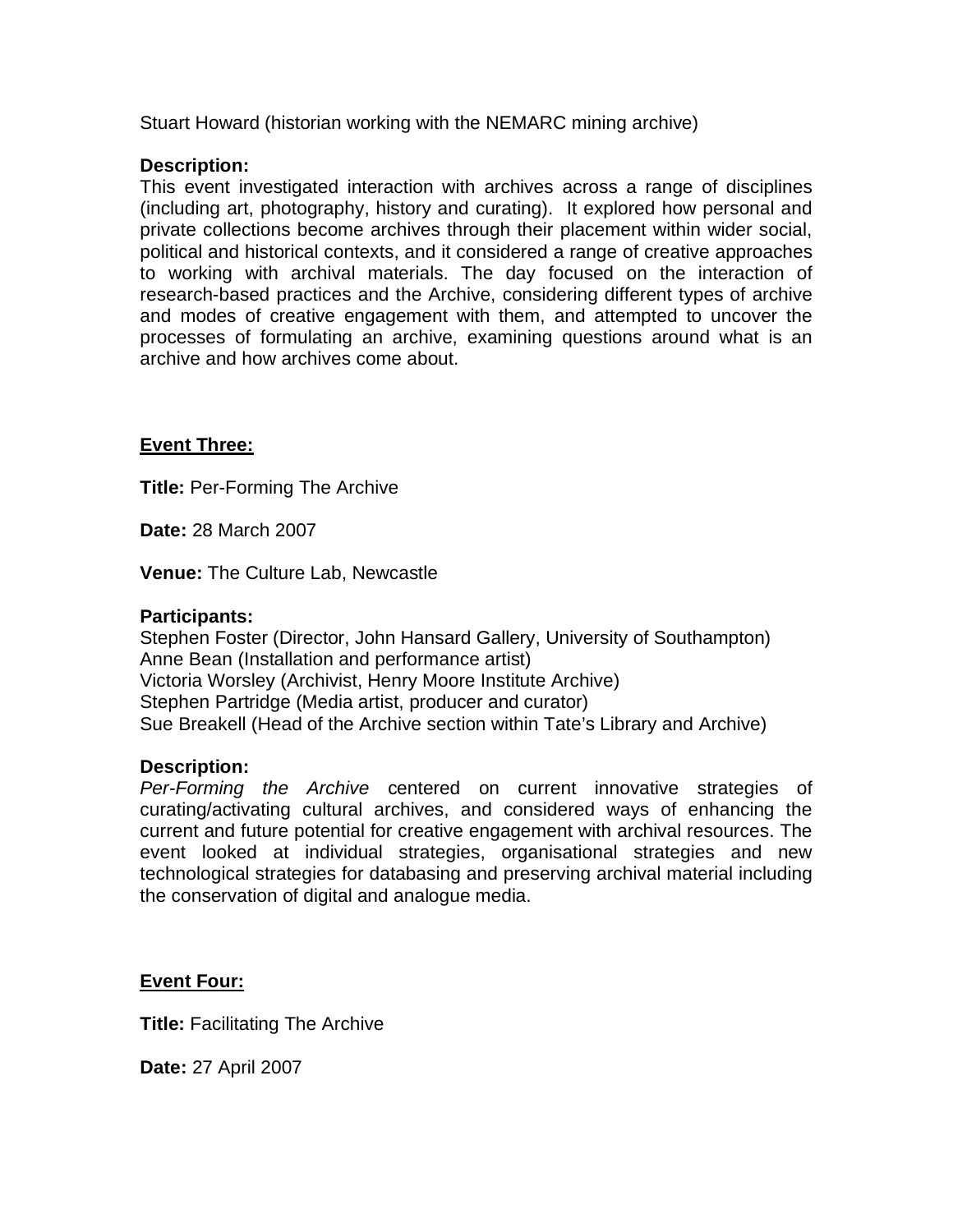**Venue:** Interface, University of Ulster, Belfast

## **Participants:**

Professor Kerstin Mey (Chair in Fine Art, Interface) Una Walker (artist, Belfast) Dr Gerry Slater (Director, Public Record Office of Northern Ireland, Belfast) Dr Marta Bustillo (Visual Resources Librarian, NCAD, Dublin) Anthony Haughey (artist and Senior Research Fellow, Interface) David Monahan (Photographer, Ireland) Sarah Pierce (artist and Research Associate, Interface)

## **Description:**

*Facilitating The Archive* explored the practical issues of managing databases/archives, particularly in relation to digitisation, access and narrative pathways through the information source. The training looked at issues of archiving artifacts/ performances (physical tapes, photographs, documentation), and explored how these are and can be made available digitally (digitisation programmes, web publishing, on-line catalogues and the relationship between the digital version and the 'original' and its implication for the documentation processes of creative practice).

## **Event Five:**

**Title:** Consensus Contention

**Date:** 22/23 June 2007

### **Venue:**

Interface, University of Ulster, Belfast Catalyst Arts, Belfast Golden Thread Gallery, Belfast

## **Participants:**

Professor Kerstin Mey (Chair in Fine Art, Interface) Julie Bacon (Researcher Interface and artist, Belfast) Victoria Worsely (Archivist Henry Moore Foundation Leeds) John Gray (Librarian Linen Hall Library, Belfast) Anthony Haughey (Artist, Research Fellow Interface, and coordinator of the Borderlines project) Chris Dorsett (Artist and curator of art projects that interact with the collections and spaces of non-art museums) Peter Haining (artist and curator, Dundee) Megs Morley (curator, and Irish Artist Led Archive Justin McKeown (artist, and Irish Artist Led Archive) Roland Miller (Artist, Sheffield)